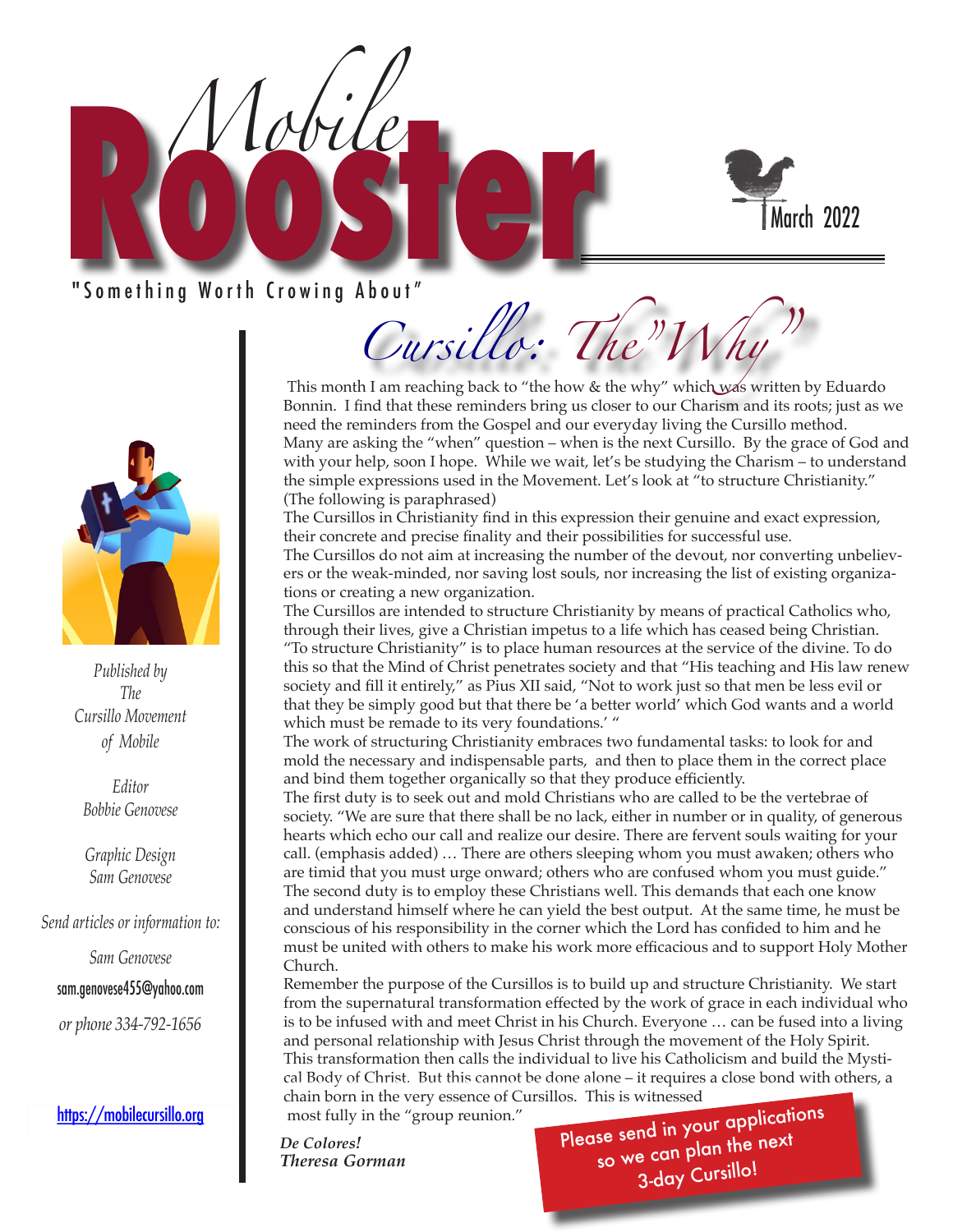

A Word From **Deacon Joe Mueller**

# Be At Choice in Your Life

Years ago when I worked as a department manager for a manufacturing company, I came across a poster titled "The 5 Points of Power". The idea behind these 5 Points was to keep you at choice in your life. In other words to keep control of your life. If any one of these were out of sync, you gave up your power to choose.

These 5 Points make a lot of sense as a guide for our lives. I challenge you to look at these 5 Points and change them around to be a "Choice in your Spiritual Life".

#### **Here are 3 of the most prominent Points of Power:**

1. PAY ATTENTION: Be conscious and awake about what's going on around you. When you're trapped (unconscious) in your history, doing things the same old way, you miss the opportunities available to you.

 SPIRITUALLY: Are you aware of what is happening in your life? Have you connected with Our Lord on a daily basis? Have you taken advantage of the Sacraments and the graces God freely bestows upon us?

 2. KEEP YOUR AGREEMENTS: One of the causes of an enormous amount of suffering is the way we break agreements. The costs are lack of trust, self-esteem, dignity, relationships and success. Don't make them if you don't plan to keep them.

 SPIRITUALLY: How many times do we fail at keeping our commitments to God? Have we committed ourselves to being disciples of Jesus?

 3. BE ACCOUNTABLE: What you are accountable for is your own experience; no one else can be. We are not responsible for what other people do or say, but we are accountable for how

we set can be. We are not responsible for what other people do or say, but we are accountable for how we set things up. Notice that every time your life was screwed up, you were present.

 SPIRITUALLY: How many times do we blame other for our failures? When do we point to the other person to blame and not take responsibility?

**Is Lent a good time to reflect on where we are and need to be spiritually?**

### Prayers Needed

For our Regional Spiritual Director, Deacon Mike Martini, who is battling cancer. For Deacon Ronnie Hawthorne on the passing of his mother this past weekend. **CORPORATION**<br>For Peg Gawne-Mark

who is slowly recovering from cervical neck surgery.

**DONATE** 

We now have a donate button! Our Movement is worth supporting.

 Summer National Encounter *The next National Encounter will be held July 21 – 24, 2022 at Chapman University, 1 University Dr, Orange, CA 92866.*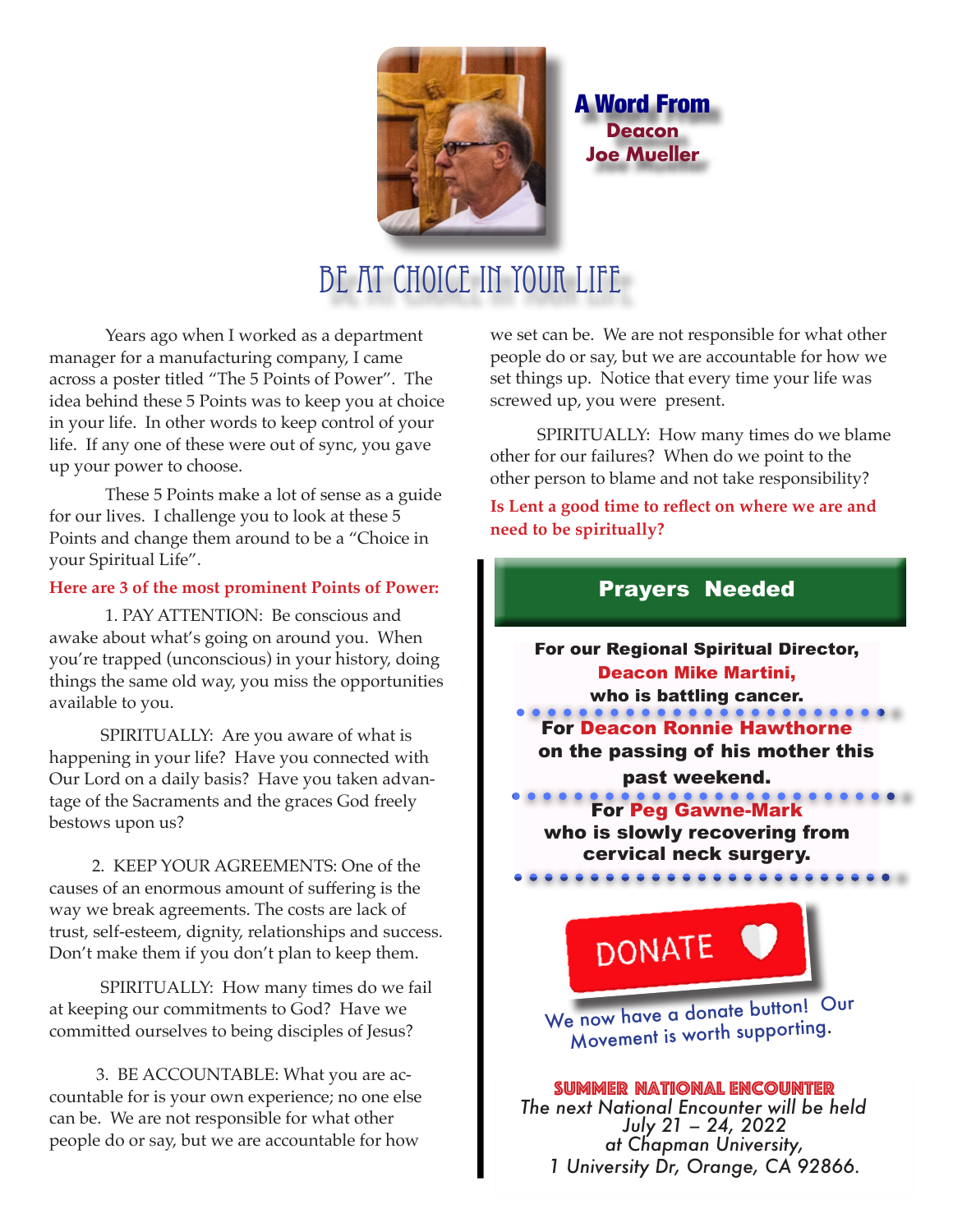### LENTEN GOSPELREFLECTIONS

Jesus is the one who wants nothing other than to give us good thingsthough they might not always be the things we want.

Francisco de Zurbarán, Saint Francis in Meditation, c. 1635

#### Bishop Robert Barron

Friends, this Gospel is of great significance, for in it the Son of God teaches us to pray. We hear from not just a guru, a spiritual teacher, or a religious genius, but from the very Son of God. This is why the Our Father, the Lord's Prayer, is the model of all prayer.

The Lord's Prayer is the prayer for the Christian journey which has been offered up consistently for the past two thousand years. Think for a moment how this prayer links us to all of the great figures in Christian history, from Peter and Paul to Augustine, Thomas Aquinas, Francis of Assisi, John Henry Newman, G.K. Chesterton, John Paul II, and right up to the present day.

Keep in mind that prayer is not designed so much to change God's mind or to tell God something he doesn't know. God isn't like a big city boss or a reluctant pasha whom we have to persuade. Rather, he is the one who wants nothing other than to give us good things—though they might not always be the things we want.

Matthew 6:7-15





### Auburn/ Opelika

• Leader: Celeste Boydston (205) 821-1024 auburnopelikaultreya@gmail.com

### Baldwin

• Leaders Open (251)379-6799,

#### J Dothan

• Leaders: Bobbie and Sam Genovese (334) 792-1656 Sam.genovese455@yahoo.com

### Mobile

• Leader: Cathy Burch (251)709-6868 burchce13@hotmail.com

### Montgomery

• Leader: Evelyn Pope (334) 233-1657 montgomerycursillo@gmail.com

### North Baldwin

 • Leaders: Ann McAdams (251) 580-2389 sdcale@gmail.com and Anne Henley (251) 379-1383 jrhanley@bellsouth.net

## Phenix City/Columbus

• Leader: Sam Hoover (334) 614–0065 samdhoover@yahoo.com

### South Baldwin

• Leader: Diane Perdue (251) 504-8904 d.c.perdue@gmail.com